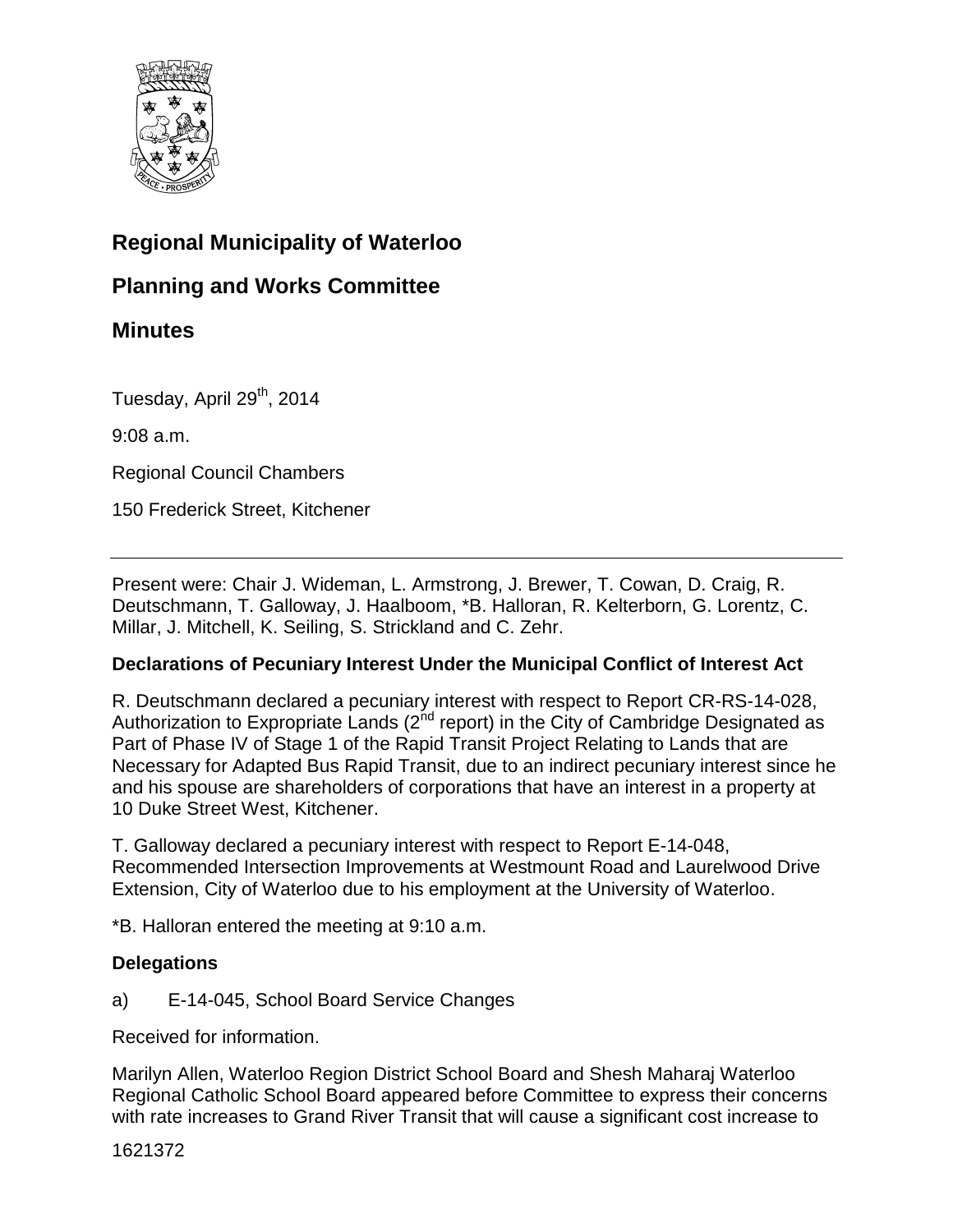the respective school boards. M. Allen highlighted that they would like to see GRT continue to offer restricted time bus passes and provide a more moderate increase. A copy o[f the presentation i](#page-14-0)s appended to the original minutes.

A Committee member pointed out that the Province isn't paying adequately for student transportation and now the schools boards are devising a new system to save costs. M. Allen stated that the Province does their own analysis on what transportation costs and compare with statistics across the province.

Committee members asked why the 800 - 1000 students are not being accommodated through school buses if they are cheaper. M. Allen noted that it is a matter of balancing off some of the logistics and some areas don't merit a yellow school bus but with bus pass rates increasing the cost of yellow school buses becomes cheaper.

Committee members asked with the loss of 2,500 passes does GRT have surplus buses and/or staff as a result of the loss of those passes. Eric Gillespie, Director, Transit Services noted that because these buses were dedicated school special trips they were able to decrease the fleet size by 10 buses and decrease the amount of service. E. Gillespie also highlighted that the model has been based on recovering the Region's cost, the discount they received was built around recovering the costs around these school based services and with the decision made by the school boards it leaves the Region in a situation where the Region is no longer recovering all of the costs at the discounted rate.

E. Gillespie provided clarification on the discounted rate that is restricted and the chart provided on page 2 of the report.

\*C. Zehr entered the meeting at 9:30 a.m.

# **Request to Remove Items From Consent Agenda**

G. Lorentz wanted to highlighted that the Manitou Drive Improvements Information Package is suggesting segregated bike lanes.

# **Motion To Approve Items Or Receive for Information**

Moved by S. Strickland

Seconded by G. Lorentz

That the following items be approved:

- That the Region of Waterloo accept P-14-046, Monthly Report of Development Activity for March 2014, dated April 29, 2014.
- That the Regional Municipality of Waterloo forward Report No. P-14-047, dated April 29, 2014, to the Ontario Growth Secretariat, Ministry of Infrastructure as Regional Council's formal response to the Preliminary Indicators for Discussion for the Growth Plan for the Greater Golden Horseshoe.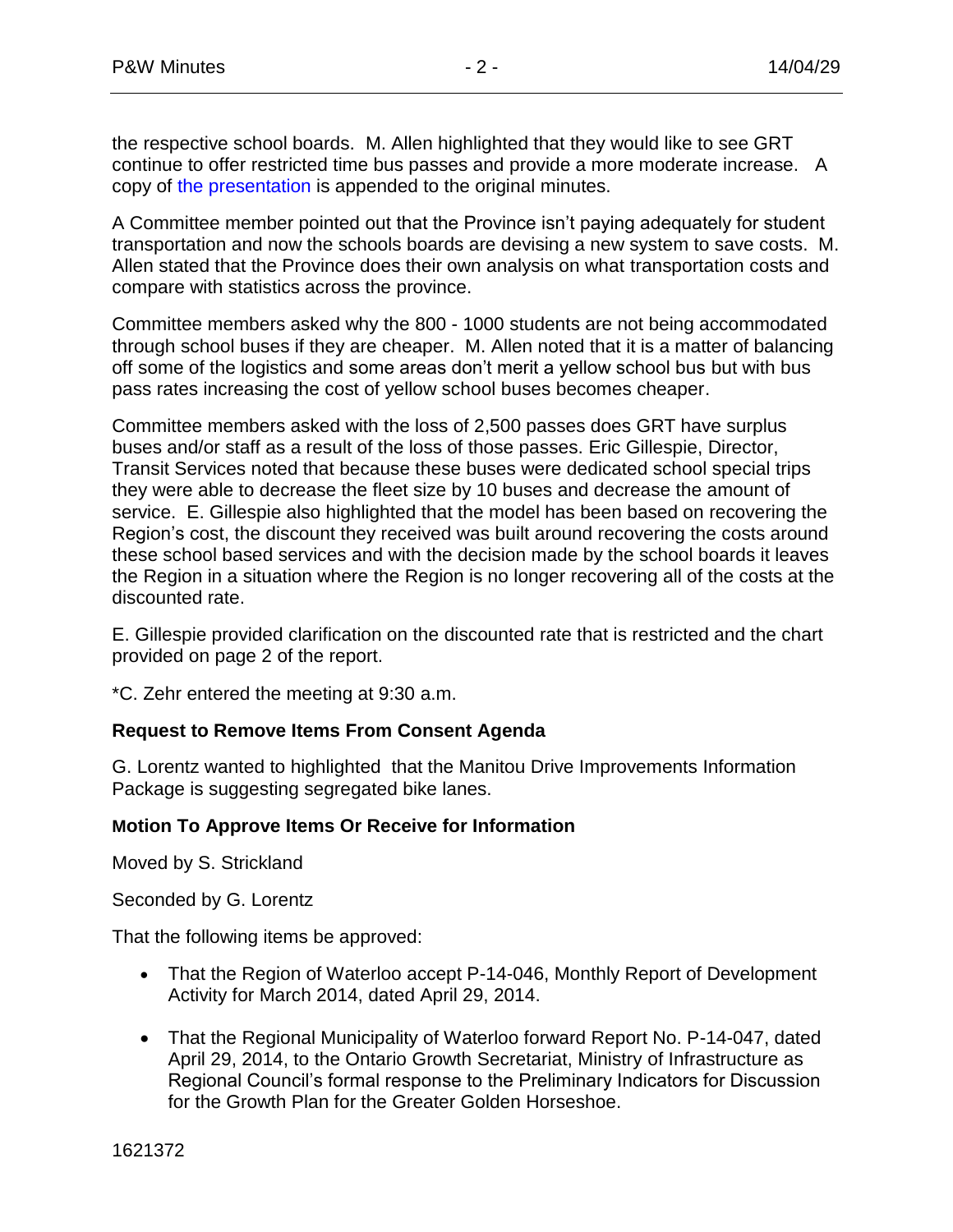- That the Regional Municipality of Waterloo approve an amendment to Controlled Access By-law #58-87 for an access on the east side of Regional Road #50 (Westmount Road), approximately 840 metres north of Columbia Street in the City of Waterloo, as described in Report No. P-14-049, dated April 29, 2014.
- That Council of the Regional Municipality of Waterloo approve the expropriation of lands for the purpose of construction of road improvements to Bloomingdale Road, in the City of Kitchener, in the Region of Waterloo as detailed in Report CR-RS-14-027 dated April 29, 2014 described as follows:

# **Fee Simple Partial Taking:**

- 1. Lot 18 Small Lots N of Hornings Tract, Kitchener being Part 1 on 58R-17403; PIN 22302-0110 (40 Bloomingdale Road North, Kitchener);
- 2. Lot 19 Small Lots N of Hornings Tract, Kitchener being Part 2 on 58R-17403; PIN 22302-0109 (44 Bloomingdale Road North, Kitchener).

And that staff be instructed to register a Plan of Expropriation for the property within three months of the granting of the approval to expropriate the property, as required by the "Expropriations Act"*;*

And that the registered owners be served with a Notice of Expropriation and a Notice of Possession for the property after the registration of the Plan of Expropriation;

And that if no agreement as to compensation is made with an owner, the statutory Offer of Compensation and payment be served upon the registered owners of the property in the amount of the market value of the interests in the land as estimated by the Region's appraiser in accordance with the Expropriations Act;

And further that the Regional Solicitor be authorized to discontinue expropriation proceedings or any part thereof, in respect of the above described lands, or any part thereof, upon the registration on title of the required documentation to complete the transaction.

• That the Region of Waterloo approve changes to the Water Efficiency Advisory Committee Terms of Reference, as detailed in Report E-14-043.1, dated April 29, 2014.

And that the following items be received for information:

- P-14-058, New Provincial Policy Statement (2014) (Information)
- P-14-048, 2013 Building Permit Activity and Growth Monitoring (Information)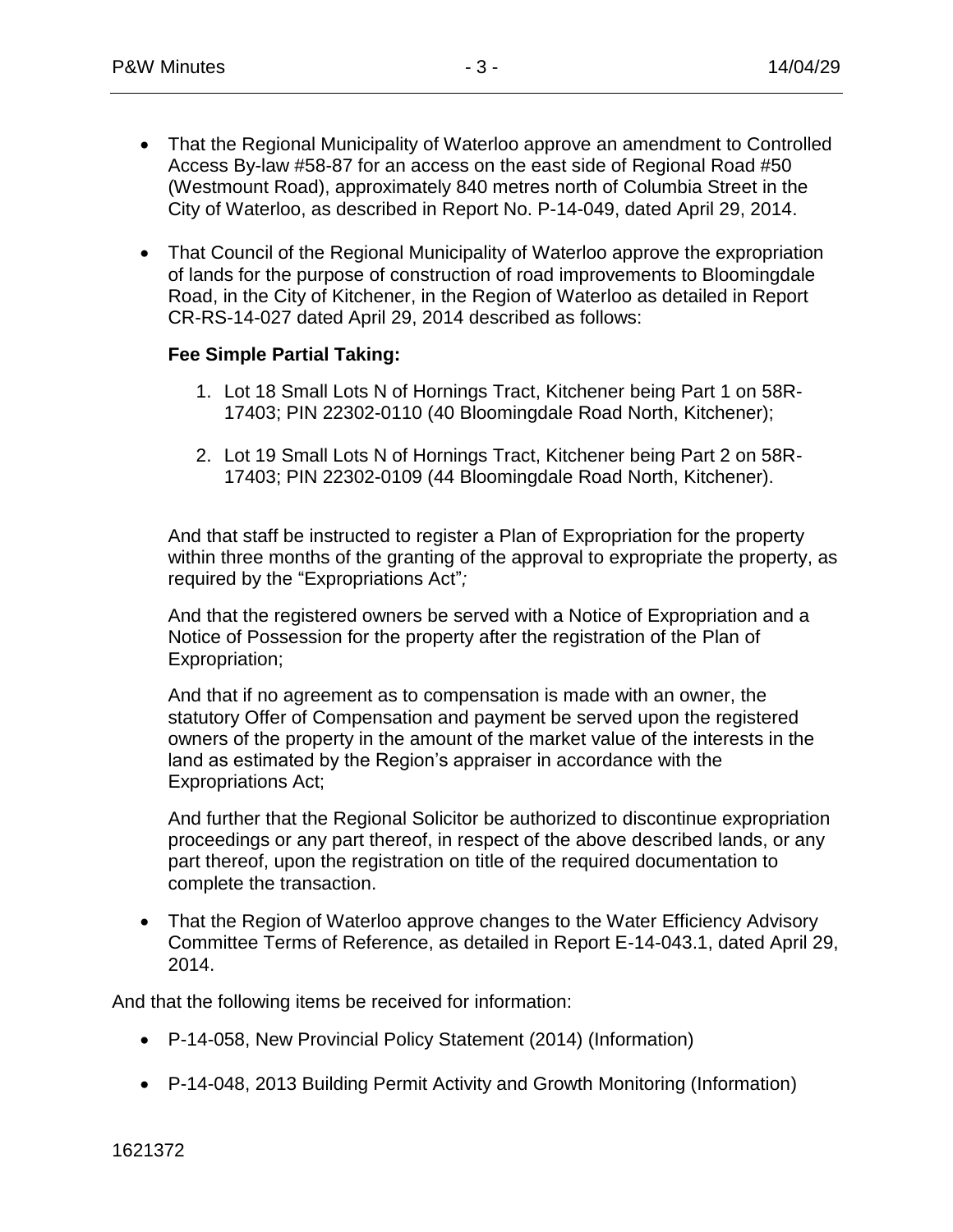- Sawmill Road Improvements (River Street to Snyder's Flats Road), Bloomingdale, Township of Woolwich – Information Package in Advance of Public Consultation Centre
- Manitou Drive Improvements, Homer Watson Boulevard to Bleams Road, City of Kitchener – Information Package in Advance of Public Consultation Centre

**Carried** 

# **Information/Correspondence**

a) Memo, Thumbs Up Waterloo Region!

Received for information.

# **Regular Agenda Resumes**

# **Reports – Planning, Housing and Community Services**

# **Community Planning**

a) P-14-051, Regional Transit Supportive Strategy for the City of Cambridge – Proposed 2014 Implementation Plan

A Committee member asked if staff could circulate this report to all Cambridge Council to improve communication. Amanda Kutler, Director, Community Planning indicated that staff would circulate the report.

Moved by D. Craig

Seconded by S. Strickland

That the Regional Municipality of Waterloo approve the new projects included in the 2014 Implementation Plan for the Transit Supportive Strategy to enhance transit ridership in the City of Cambridge, as described in Report No. P-14-051, dated April 29, 2014 and summarized in Attachment D.

That the Regional Municipality of Waterloo endorse Concept B for the detailed design of Ainslie Street Terminal landscaping and pedestrian improvements and their implementation.

Carried

# **Transportation Planning**

b) P-14-053, 2014 Transit Service Changes Update

Received for information.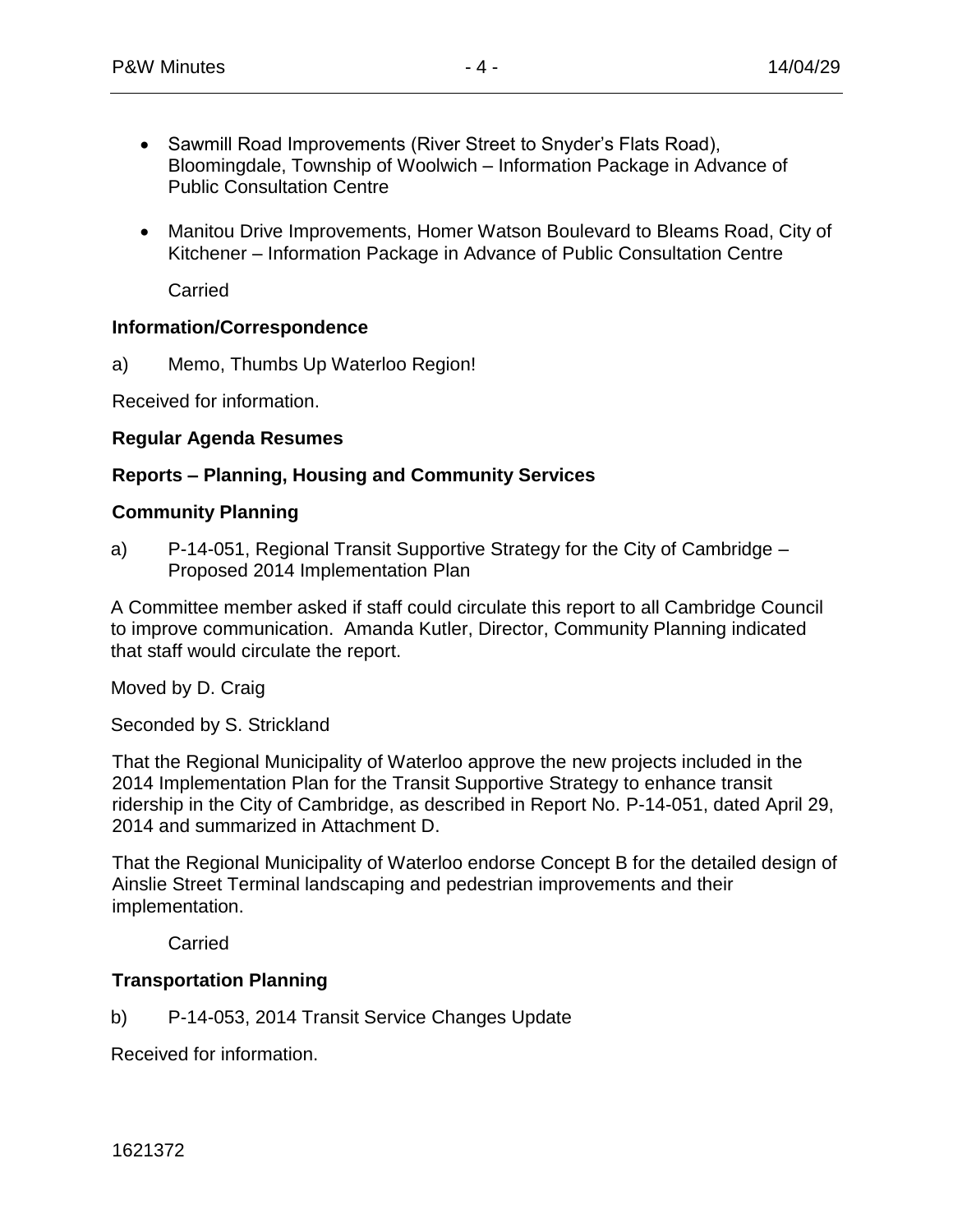c) P-14-055, Recommended Grand River Transit 2014 Fare Structure

Committee members discussed the report and the rational for the 50% cost recovery.

Moved by S. Strickland

# Seconded by J. Brewer

That the Regional Municipality of Waterloo provide notice to the public of a proposed amendment to the Fees and Charges By-Law 14-002 at the June 4, 2014 Regional Council meeting regarding implementation of the 2014 Grand River Transit (GRT) fare structure as described in Report No. P-14-055, dated April 29, 2014:

- a) To implement the GRT fare structure as detailed in Table 1, in accordance with Regional Council's approved 2014 budget, effective July 1, 2014;
- b) To amend the Region's Fees and Charges By-law No. 14-002 to reflect the 2014 GRT fares described in this report; and
- c) To amend the Region's Fees and Charges By-law No. 14-002 with respect to the fees for TravelWise membership.

**Carried** 

# **Reports – Transportation and Environmental Services**

#### **Design and Construction**

d) E-14-047, Consultant Selection - Detailed Design and Services During Construction for the Elmira Wastewater Treatment Plant Supervisory Control and Data Acquisition (SCADA) Upgrades, Township of Woolwich

Moved by T. Cowan

Seconded by R. Kelterborn

That the Regional Municipality of Waterloo enter into a Consulting Services Agreement with Eramosa Engineering Inc. to provide engineering services for detailed design and services during construction for the Elmira Wastewater Treatment Plant (WWTP) Supervisory Control and Data Acquisition (SCADA) Upgrades in the Township of Woolwich, at an upset fee limit of \$619,994 plus applicable taxes. [E-14-047]

Carried

e) E-14-048, Recommended Intersection Improvements at Westmount Road and Laurelwood Drive Extension, City of Waterloo

A Committee member asked how these improvements relate or are connected to the long term plan for the widening of Westmount Road/Bearinger Road. Steve van De Keere, Acting Director, Design and Construction stated that project is in the current 10 year capital forecast to start construction in 2020 noting this intersection improvement at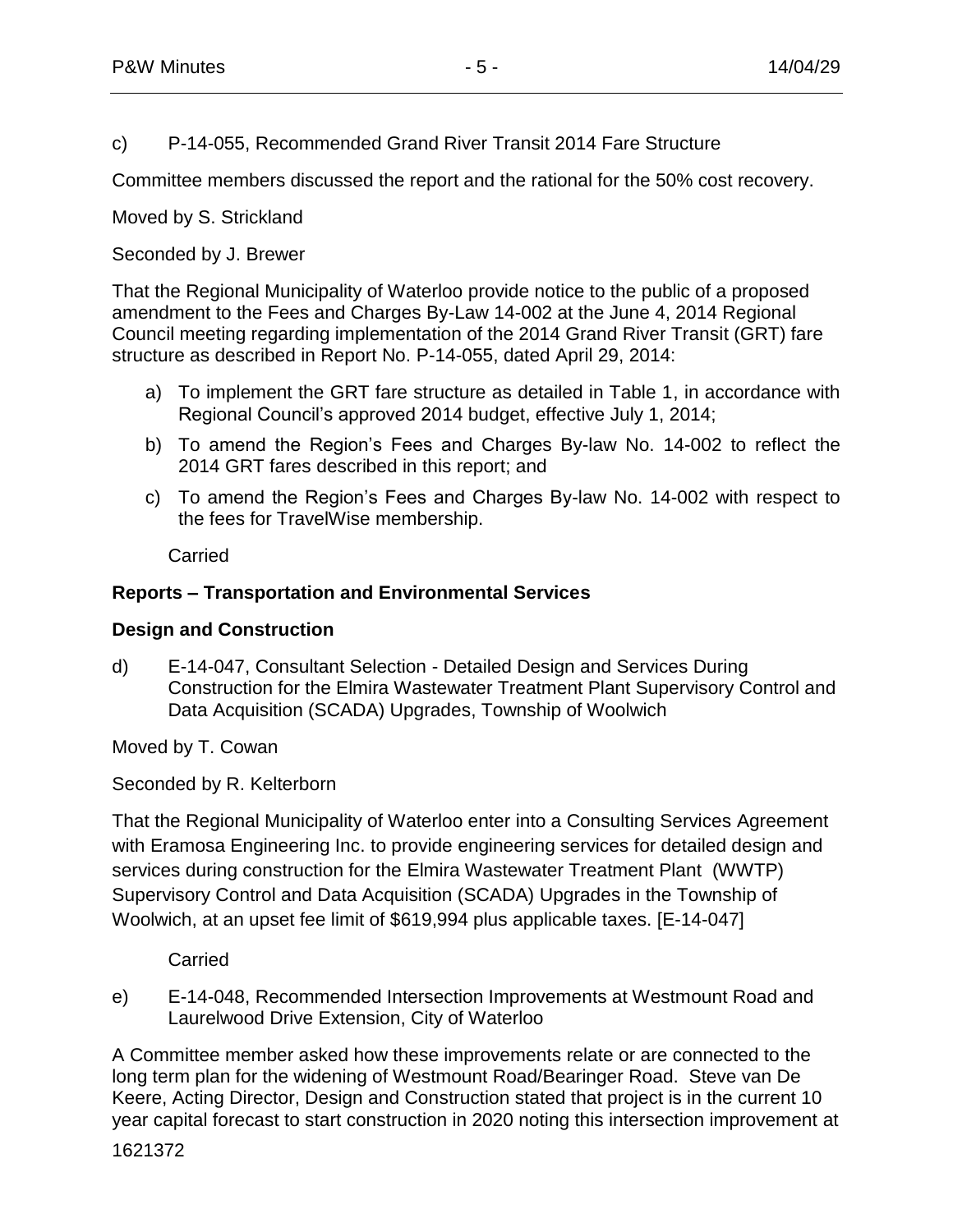Westmount Road and Laurelwood Drive would support and help to assist with traffic movements in that area and off loading some traffic on Bearinger Road.

Moved by S. Strickland

Seconded by J. Mitchell

Conflict: T. Galloway

That the Regional Municipality of Waterloo approve the implementation of a multi-lane roundabout on Westmount Road at the extension of Laurelwood Drive, in the City of Waterloo, all as presented in Report E-14-048.

Carried

f) E-14-049, Recommended Intersection Improvements at Erb Street and Waterloo Waste Management Centre Gates 1 and 2, City of Waterloo

Thomas Schmidt, Commissioner, Transportation and Environmental Services introduced the report and wanted to highlighted that the work is being done as quickly as possible to support and accommodate the development in that area. He pointed out the combination of the existing development, the landfill site and proposed future development of a Costco there will be issues with traffic in this location but that the improvements that are being made now will help to improve that. He pointed out that the Costco development is dependent on the completion of the roundabout and that roundabout is intended to be fully funded by Costco. He explained the remainder of the work being done on Ira Needles Boulevard. T. Schmidt also pointed out that Regional staff doesn't feel the need for an additional traffic study at this point.

A Committee member asked if the Region has received a formal request for multi modal traffic study. Paula Sawicki, Manager, Strategic Transportation Planning stated that the City of Waterloo will be looking after that formal study.

T. Schmidt responded to Committees' question regarding Costco funding the roundabout stating that Costco will be paying over and above developments charges for the roundabout at Gate 1 and associated road improvements on Erb Street.

S. van De Keere noted that he doesn't have an estimated cost commitment to Costco and he can report back with information regarding cost sharing.

Committee members discussed in detail the road improvements on Ira Needles Boulevard and Erb Street, the size of the roundabouts, the location of the roundabout at Gate 2, the lack of not using Wilmot Road, zoning and future development in that area.

Committee members expressed concerns with having 4 lanes then 2 lanes and then back to 4 lanes at the roundabouts because Erb Street East hasn't been widened to 4 lanes. T. Schmidt explained that staff is moving forward as quickly as possible to get the EA completed for Erb Street widening and did state that intersections usually cause problems and the roundabouts will help. He pointed out staff's goal is to coordinate construction as best they can and highlighted that staff will have more information for timing in the next 6 months.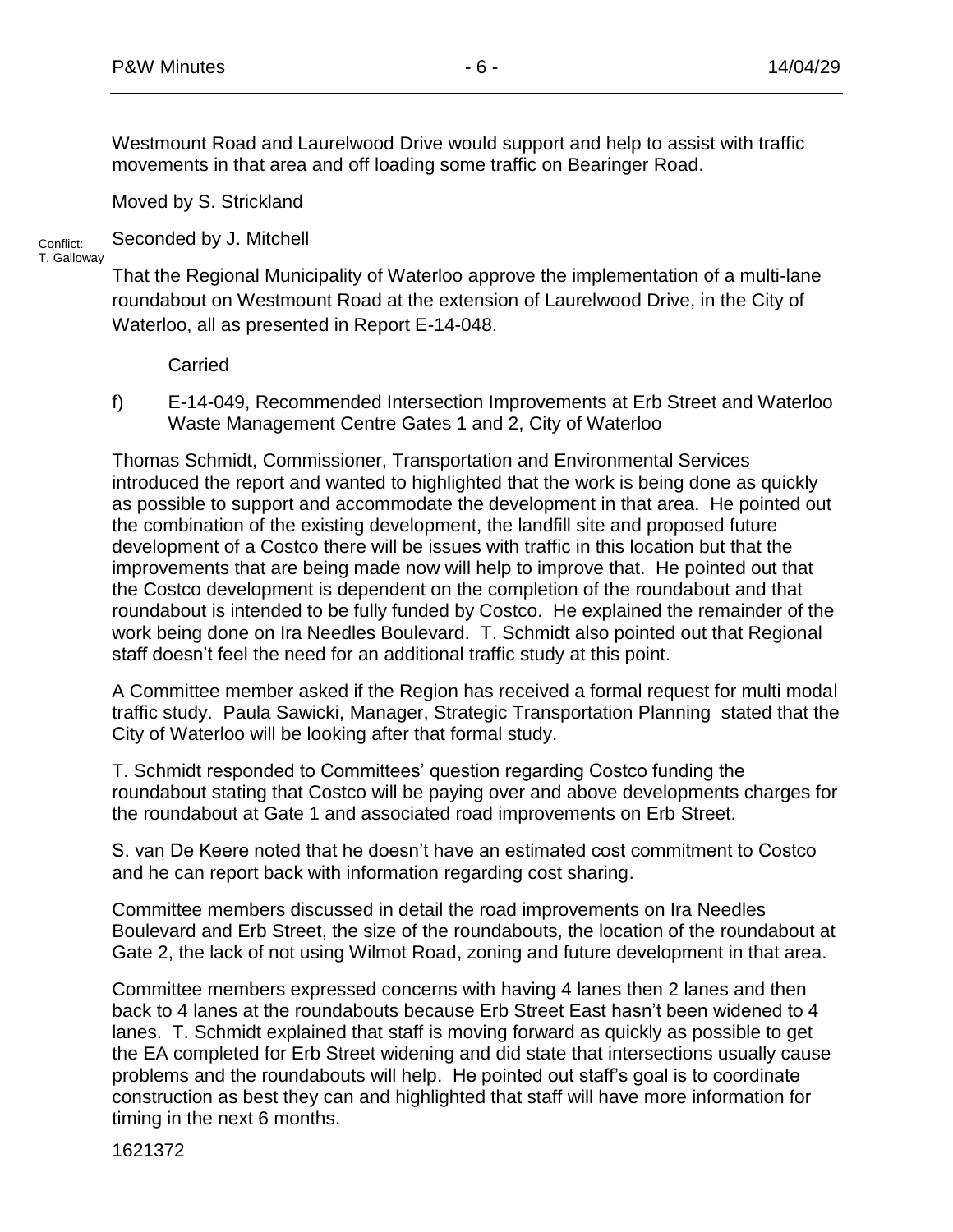A Committee member asked if the Costco contribution is a front ending agreement. S. van De Keere stated that Costco is fully funded and the Region has not received a request stating otherwise. Debra Arnold, Regional Solicitor provided clarification on the Region's provisions to the Regional Development Charges By-law.

Moved by S. Strickland

Seconded by L. Armstrong

That the Regional Municipality of Waterloo approve the implementation of multi-lane roundabouts on Erb Street at Waterloo Waste Management Centre Gates 1 and 2, in the City of Waterloo, all as presented in Report E-14-049 and subject to Regional Council approval of additional funding as part of the 2014 Mid-Year Review of the Transportation Capital Budget and 2015 Transportation Capital Program process.

**Carried** 

g) E-14-050, Consultant Selection – Class Environmental Assessment, Detailed Design and Services During Construction, Fischer Hallman Road From Bleams Road to Plains Road, City of Kitchener

Some Committee members inquired about widening of Fischer-Hallman Road from Ottawa Street to Bleams Road and the interruption of construction. S. van De Keere stated that road widening is scheduled in 2016 and the roundabout is scheduled in 2017 which is subject to obtaining property and moving utilities. He explained the construction phasing in that area.

Moved by G. Lorentz

Seconded by T. Galloway

That the Regional Municipality of Waterloo enter into a Consultant Services Agreement with Associated Engineering Limited to provide consulting engineering services for a Class Environmental Assessment, detailed design, contract administration and construction inspection for improvements to Fischer-Hallman Road from Bleams Road to Plains Road in the City of Kitchener at an upset fee of \$613,396.00 plus applicable taxes for the Class Environmental Assessment and detailed design phases, with contract administration and construction inspection services to be paid on a time basis as described in Report E-14-050 dated April 29, 2014.

Carried

h) E-14-051, Consultant Selection – Preliminary Design Detailed Design, Construction Administration and Inspection Services for Snyder's Road Improvements from Christian Street Easterly to Gingerich Road, Township of Wilmot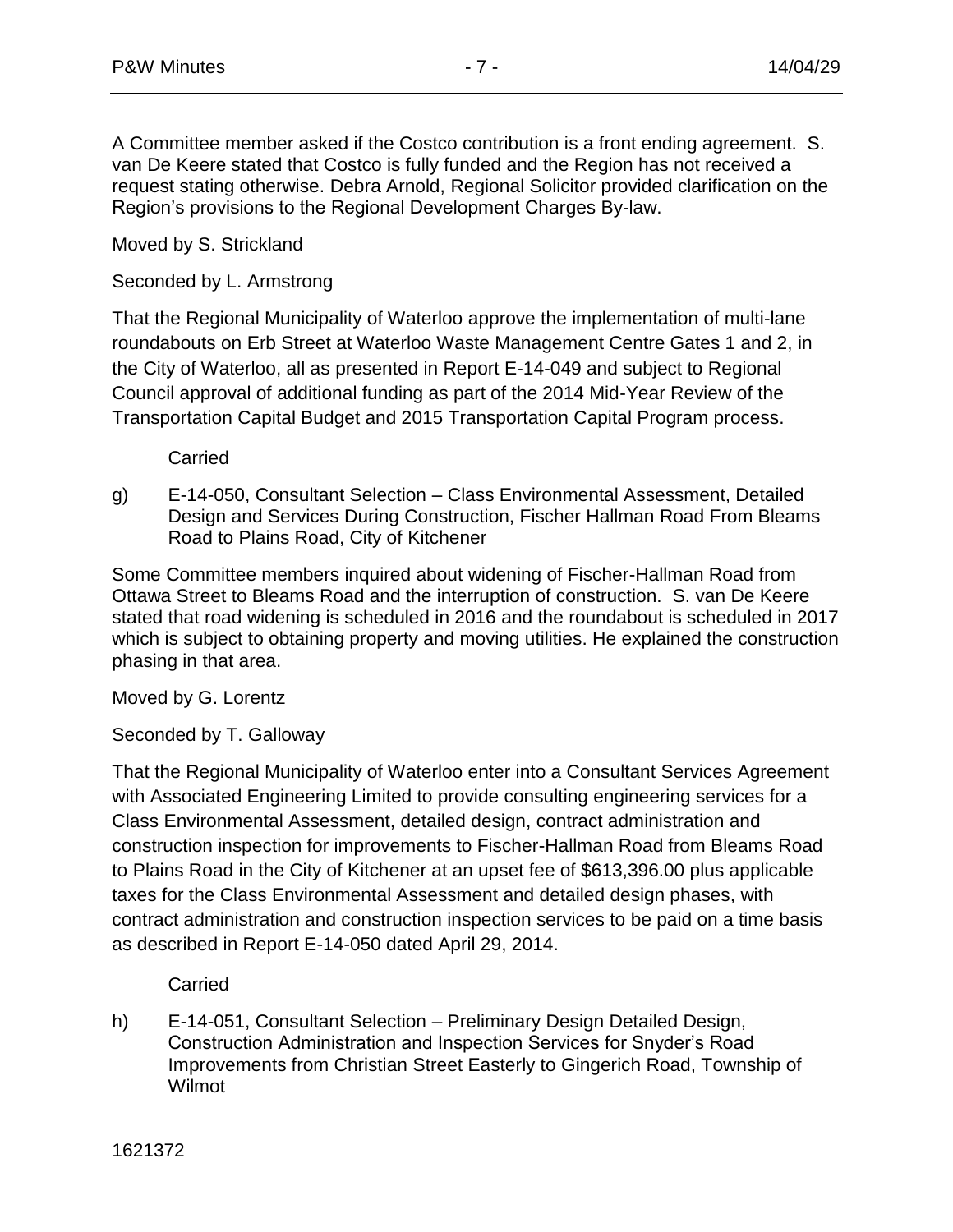Moved by L. Armstrong

Seconded by T. Cowan

That the Regional Municipality of Waterloo enter into a Consultant Services Agreement with Walter Fedy of Kitchener, Ontario to provide consulting engineering services for preliminary design, detailed design, contract administration and construction inspection for Snyder's Road Improvements from Christian Street easterly to Gingerich Road in the Township of Wilmot at an upset limit of \$266,794.94 plus applicable taxes for the preliminary design and detailed design phases, with contract administration and construction inspection to be paid on a time basis. [E-14-051]

**Carried** 

# **Rapid Transit**

i) CR-RS-14-028, Authorization to Expropriate Lands  $(2^{nd}$  report) in the City of Cambridge Designated as Part of Phase IV of Stage 1 of the Rapid Transit Project Relating to Lands that are Necessary for Adapted Bus Rapid Transit

Chair J. Wideman highlighted that items 3, 4 and 5 should be removed from the recommendation because negotiations are still being conducted with respect to those properties.

A Committee member asked about item #7 as Macadamized Street wasn't familiar. D. Arnold explained that name was from a very old plan of survey and that the Region uses the reference plan numbers.

Moved by J. Brewer

Conflict: Seconded by G. Lorentz

R. Deutschmann

That The Regional Municipality of Waterloo approve the expropriation of lands for the construction of part of Phase 4 of Stage 1 of the Rapid Transit Project comprised of property and interests located at various locations along the adapted Bus Rapid Transit alignment at the City of Cambridge, in the Regional Municipality of Waterloo as detailed in Report CR-RS-13-089 dated November 20, 2013 and more specifically listed below:

# **Fee Simple Partial Taking**:

# **aBRT lands**

- 1. Part Lot 1, Concession 12, East of Grand River, being Parts 1 and 2, 58R17984, Part of PIN 03793-0601, City of Cambridge, Regional Municipality of Waterloo (Part 581 Coronation Blvd., Cambridge, ON N1R 3E9)
- 2. Part Lot 1 and 2, North of Augusta Street, Plan 469, being Part 1, 58R17991, Part of PIN 03774-0135, City of Cambridge, Regional Municipality of Waterloo (Part 284 Water St. N., Cambridge, ON N1R 3C4)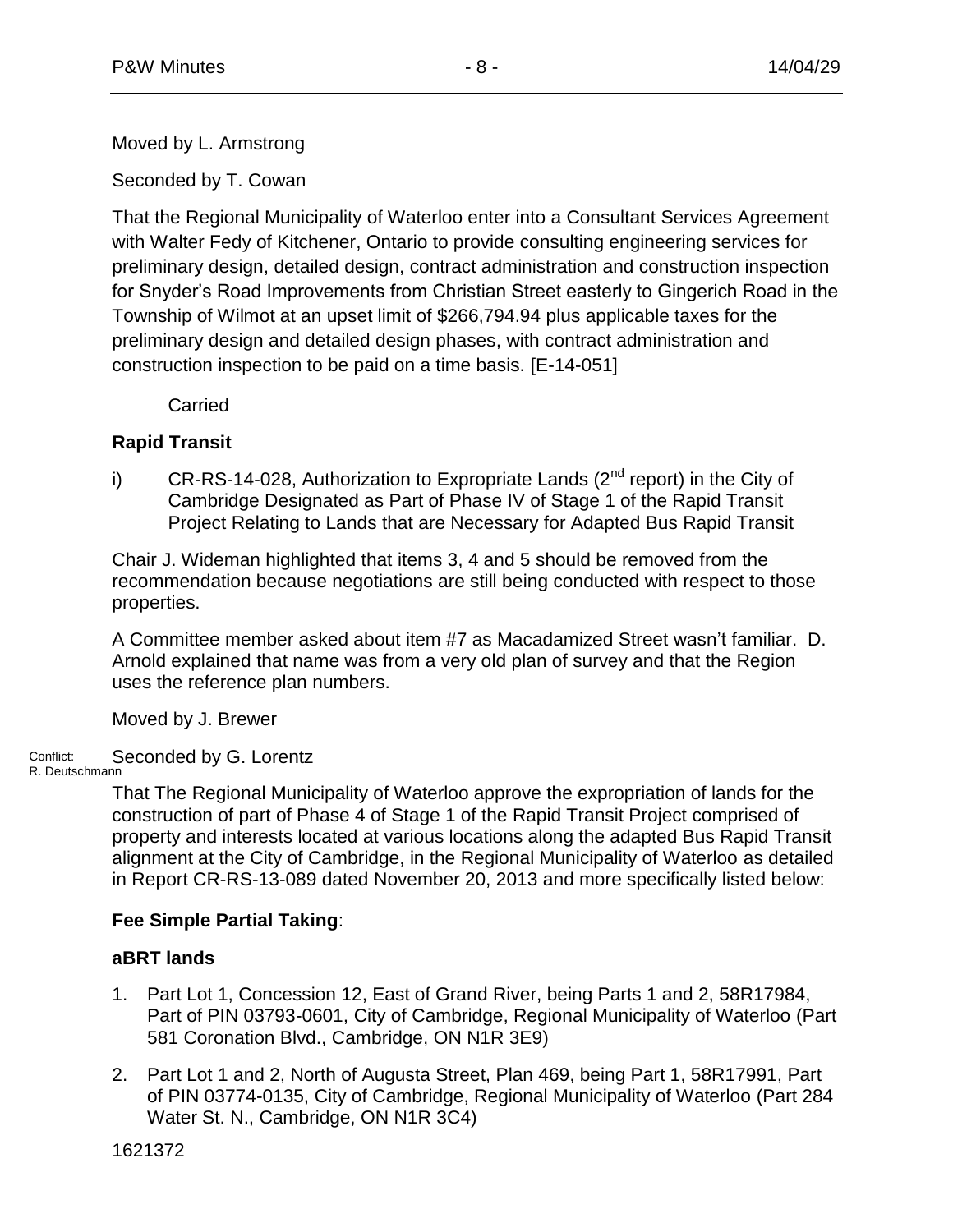- 6. Part Lots 11 and 12, Southwest of Macadamized Street, Plan 440, being Parts 7 & 8, 58R17991, Part of PIN 03807-0006, City of Cambridge, Regional Municipality of Waterloo (Part 275 Water St. N., Cambridge, ON N1R 3B9)
- 7. Part Lot 11, Southwest of Macadamized Street, Part of Lots 19, 20 and 21, East of Hunter Street, Plan 440, being Part 9, 58R17991, Part of PIN 03807-0007, City of Cambridge, Regional Municipality of Waterloo (Part 273 Water St. N., Cambridge, ON N1R 3B9)
- 8. Part Lot 29, Plan 610, being Part 1, 58R17976, Part of PIN 03795-0011, City of Cambridge, Regional Municipality of Waterloo (Part 183 Hespeler Rd., Cambridge, ON N1R 3H6)
- 9. Part Lot 1 and 3, Plan 1365, being Parts 1 and 2, 58R17978, Part of PIN 03766- 0285, City of Cambridge, Regional Municipality of Waterloo (Part 10 Pinebush Rd., [aka 671 Hespeler Rd] Cambridge, ON N1R 7J8)
- 10. Part Lot 45, Plan 1364, being Parts 3 & 4, 58R17978, Part of PIN 03767-0100, City of Cambridge, Regional Municipality of Waterloo (Part 684 Hespeler Rd., Cambridge, ON N1R 6J8)

And that staff be instructed to register a Plan of Expropriation with respect to the said properties, or such lesser portions of any of the said properties as may be determined through the preliminary design process, within three months of the granting of approval to expropriate said properties, in accordance with the "Expropriations Act" (Ontario) (the "Act");

And that the registered owners be served with a Notice of Expropriation and a Notice of Possession with respect to the said properties after the registration of the Plan of Expropriation;

And that if no agreement as to compensation is made with an owner, the statutory Offer of Compensation and payment be served upon the registered owners of applicable properties in the amount of the market value of the interests in such lands as estimated by the Region's appraiser in accordance with the Act;

And further that the Regional Solicitor be authorized to discontinue expropriation proceedings with respect to any above-referenced lands in the event that the Region is able to otherwise obtain registered title to such lands or Regional staff determine that the expropriation is not advisable. [CR-RS-14-028]

**Carried** 

# **Transportation**

j) E-14-044, West Montrose Covered Bridge Preservation Plan

Received for information.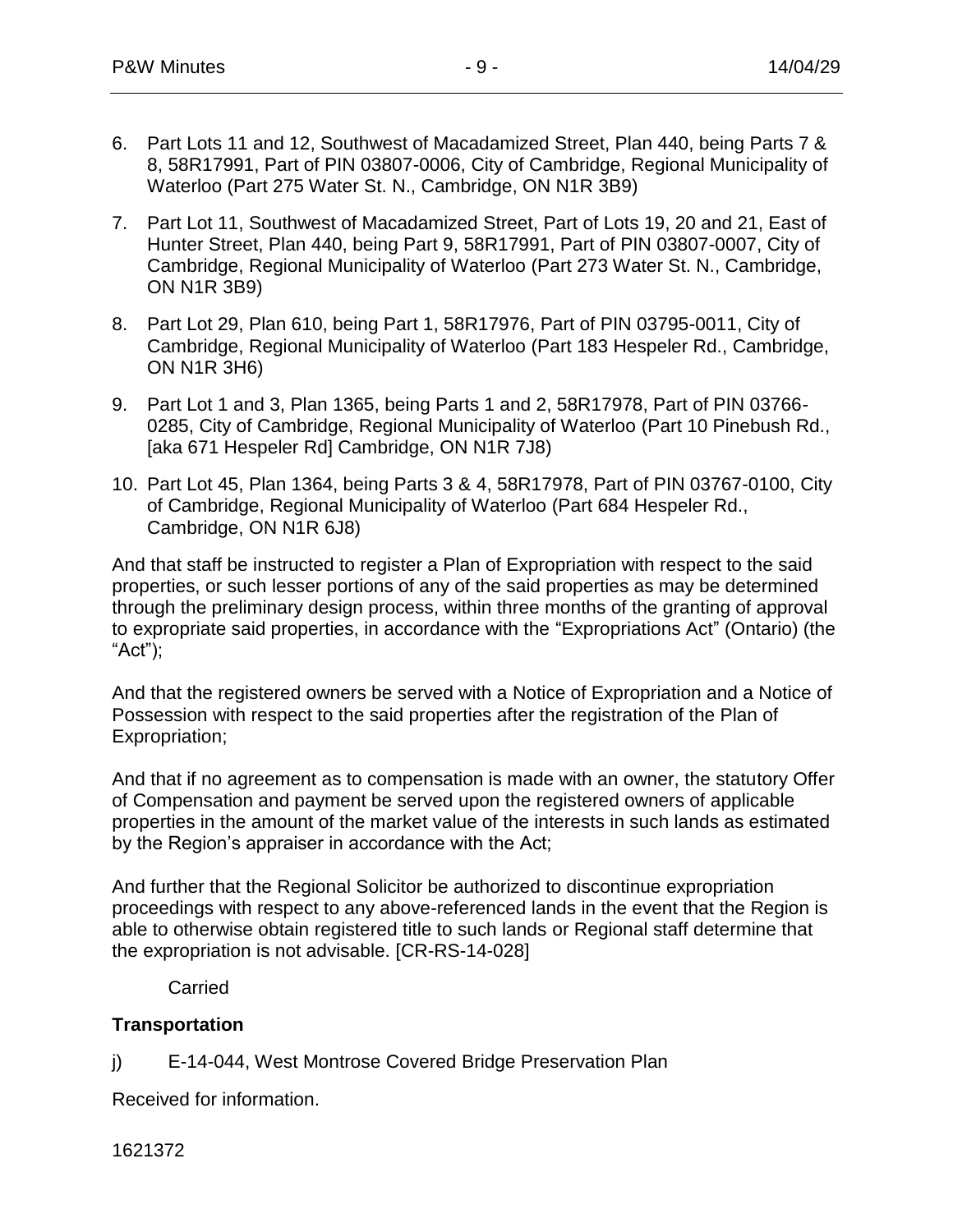Shawn Buckley, Senior Transportation Infrastructure Engineer provided clarification on the survey sensors and their use.

k) E-14-052, Progress Update Regarding Enhancing Pedestrian and Cyclist Mobility on Roads in Ontario and Provincial Bill 173

Received for information.

T. Schmidt provided introductory comments stating this report is a good news story.

Committee members asked if staff could make a presentation to Committee once the Bill passes.

# **Waste Management**

l) E-14-056, More Plastic Bags and Outer Wrap to be Recycled in the Blue Box Program

Received for information.

A Committee member inquired about commercial recycling plastic. Jon Arsenault, Director, Waste Management noted they continue to look at improvements for commercial businesses but currently they are focusing primarily on residential recycling.

R. Deutschmann asked about battery recycling. J. Arsenault noted a report will be coming in June 2014.

m) E-14-057, Waterloo Waste Management Facility Compliance Monitoring and Annual Reporting – Consultant Selection

Moved by T. Galloway

Seconded by C. Zehr

That the Regional Municipality of Waterloo enter into a Consulting Services Agreement with Conestoga-Rovers and Associates to provide engineering services for the compliance monitoring and annual reporting program for the Waterloo Waste Management Site for the period July 1, 2014 to December 31, 2017, with an option to extend up to two additional calendar years at an upset limit of \$181,986 for 2014, \$288,823 for a full calendar year in 2015, \$293,424 for 2016, and \$298,163 for 2017 for a total of \$1,062,395.00 plus applicable taxes over three and a half (3.5) years, as per Report E-14-057, dated April 29, 2014.

**Carried** 

n) E-14-058, Rural Transfer Stations Update

Received for information.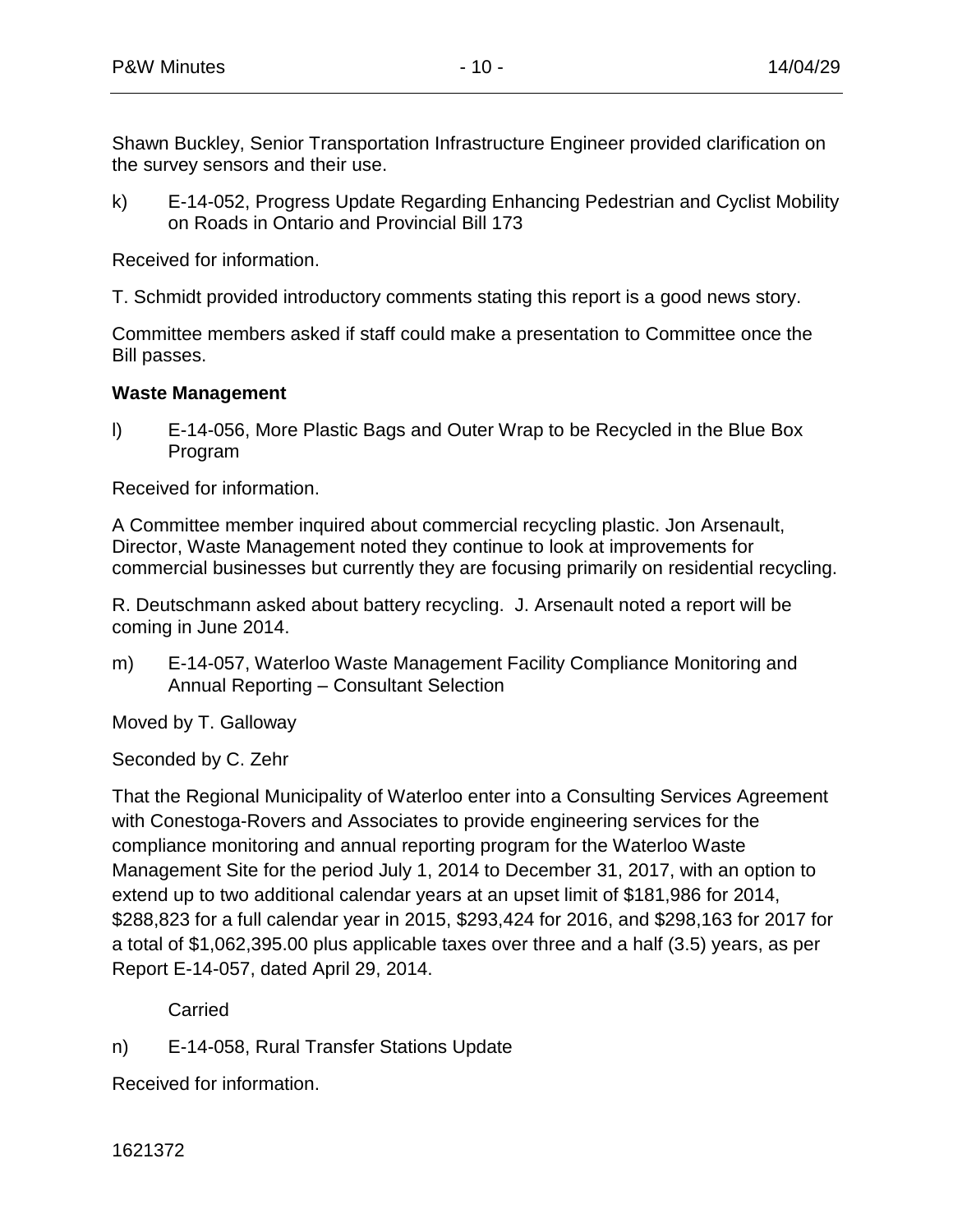T. Schmidt introduced the report stating staff was requested to look at the rural transfer stations and provide options that allows the three stations that are closed to remain open for the remainder of the year. He highlighted that they met with the township Mayors.

R. Deutschmann indicated that he spoke with J. Arsenault about additional information with respect to costing on Alternative 1 and Alternative 2. He noted the report refers to operating the rural transfer stations until the end of the year highlighting that since it is an election year the 2015 budget will not be approved until March 2015. He stated he asked J. Arsenault what the additional cost would be to keep the rural transfer stations open until March 31 $\mathrm{st}$ , 2015 as outlined in Alternative 2 and the cost would be \$5,000 in addition to the \$10,000.

Committee members highlighted that a motion to reconsider would have to be passed in order to deal with this matter and noted that the motion must be supported by a majority vote as outlined in section 63 of the Council Procedural By-law 00-031, as amended.

A motion was brought forward to waive giving of the notice.

Moved by L. Armstrong

Seconded by R. Deutschmann

That the Regional Municipality of Waterloo waive the giving of notice to debate rural transfer stations.

**Carried** 

Moved by K. Seiling

Seconded by R. Kelterborn

The Regional Municipality of Waterloo reconsider the Motion that was approved at the Budget meeting held on January 15, 2014 with respect to the closure of the rural transfer stations.

#### **Carried**

Some Committee members discussed roadside dumping and door to door waste pick up in the Townships stating that rural transfer stations should have been closed when curbside pick up was introduced.

L. Armstrong proposed Alternative 2 outlined in the report on behalf of the Townships of North Dumfries, Wellesley and Wilmot and that the transfer stations remain open until March  $31<sup>st</sup>$ , 2015 at an additional cost of \$5,000 at a total cost of \$15,000 to the Region of Waterloo.

Discussion occurred around fairness and equalized service levels stating that either all the rural transfer stations close or they all remain open.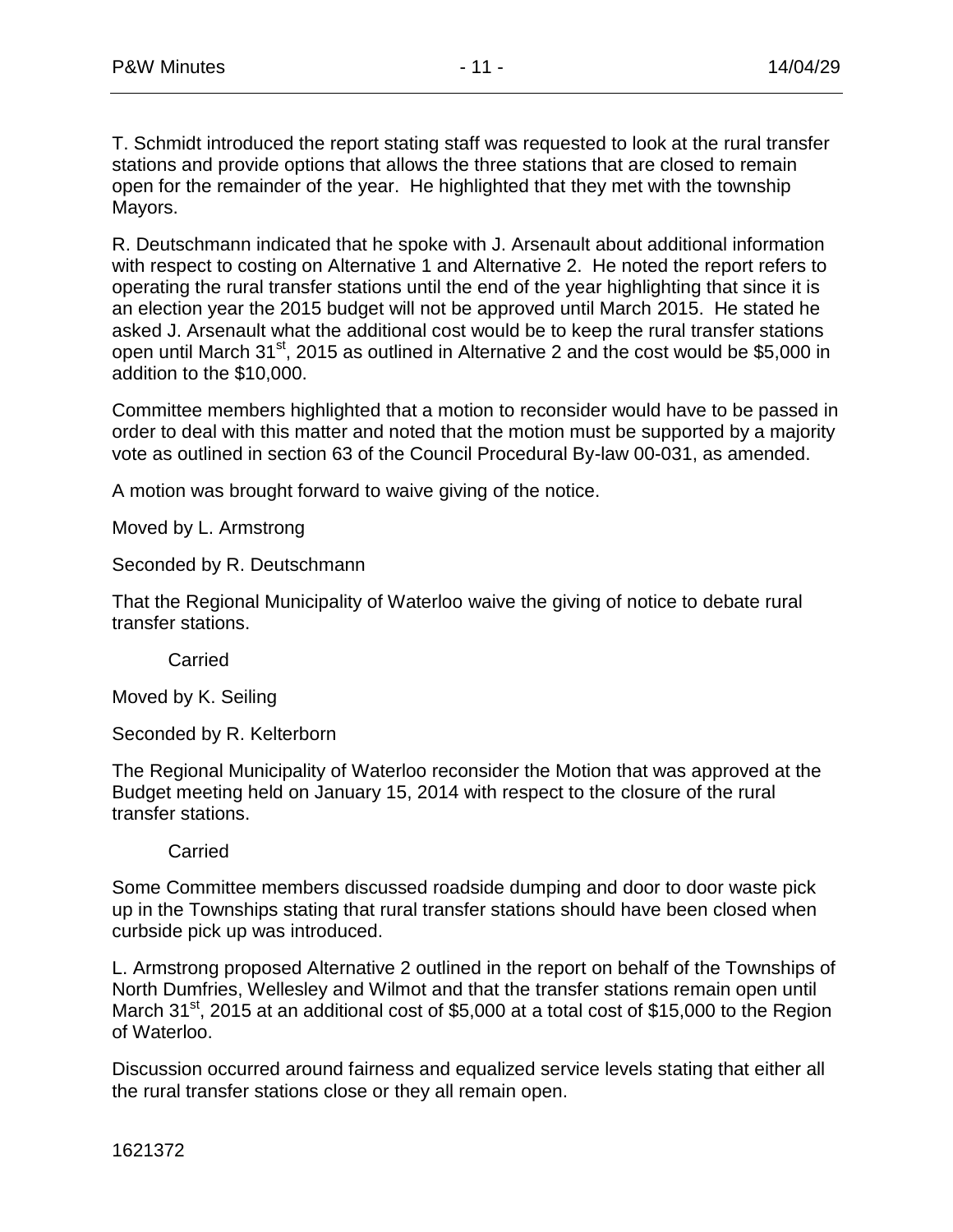Some Committee members pointed out that the Woolwich transfer station produces 80% more business than the other rural transfer stations and that is why a recommendation was brought forward at budget by the Committee Chairs to keep the Woolwich station open 2 days a week. It was also noted that the closing of the rural transfer stations was an option presented by staff at budget and Council voted to close them.

Some Committee members asked if the Townships would possibly pay or contribute to the costs. T. Schmidt stated that the Townships are not offering to take on any of the costs.

T. Galloway asked that all the rural transfer stations be closed on March  $31<sup>st</sup>$ , 2015 be added as a friendly amendment to L. Armstrong's motion.

Some Committee members asked how the Region is going to pay for the \$15,000. Craig Dyer, Chief Financial Officer noted there is no contingency because it was removed in the 2014 budget during deliberations. He stated that \$10,000 in 2014 and \$5,000 in 2015 it will be accommodated within the Region's operating budget.

K. Seiling suggested deferring the motion until further discussion. Some Committee members expressed confusion if the rural stations would remain open in the meantime.

It was noted that if the motion to defer passed then the transfer stations would remain open in the meantime. T. Schmidt explained that this is difficult situation due to overtime and stating that 2 full time staff have been reduced and this will cause further confusion for the public.

K. Seiling brought forward a motion to defer L. Armstrong's motion until Council on May 7<sup>th</sup>, 2014 to allow staff time to look at increasing services at Woolwich Transfer Station due to the high volume of usage and noted the deferral would allow the transfer stations to remain open on Saturday or until the matter is dealt with.

A recorded vote was requested on the main motion.

Moved by L. Armstrong

Seconded by R. Kelterborn

That the Regional Municipality of Waterloo approve Alternative 2 - Equalized Service Levels outlined in Report E-14-058, dated April  $29<sup>th</sup>$ , 2014;

And that the rural transfer stations remain open until March  $31<sup>st</sup>$ , 2015 at an additional cost of \$15,000.00;

And that all rural transfer stations close on March  $31<sup>st</sup>$ , 2015.

Motion by K. Seiling

Seconded by D. Craig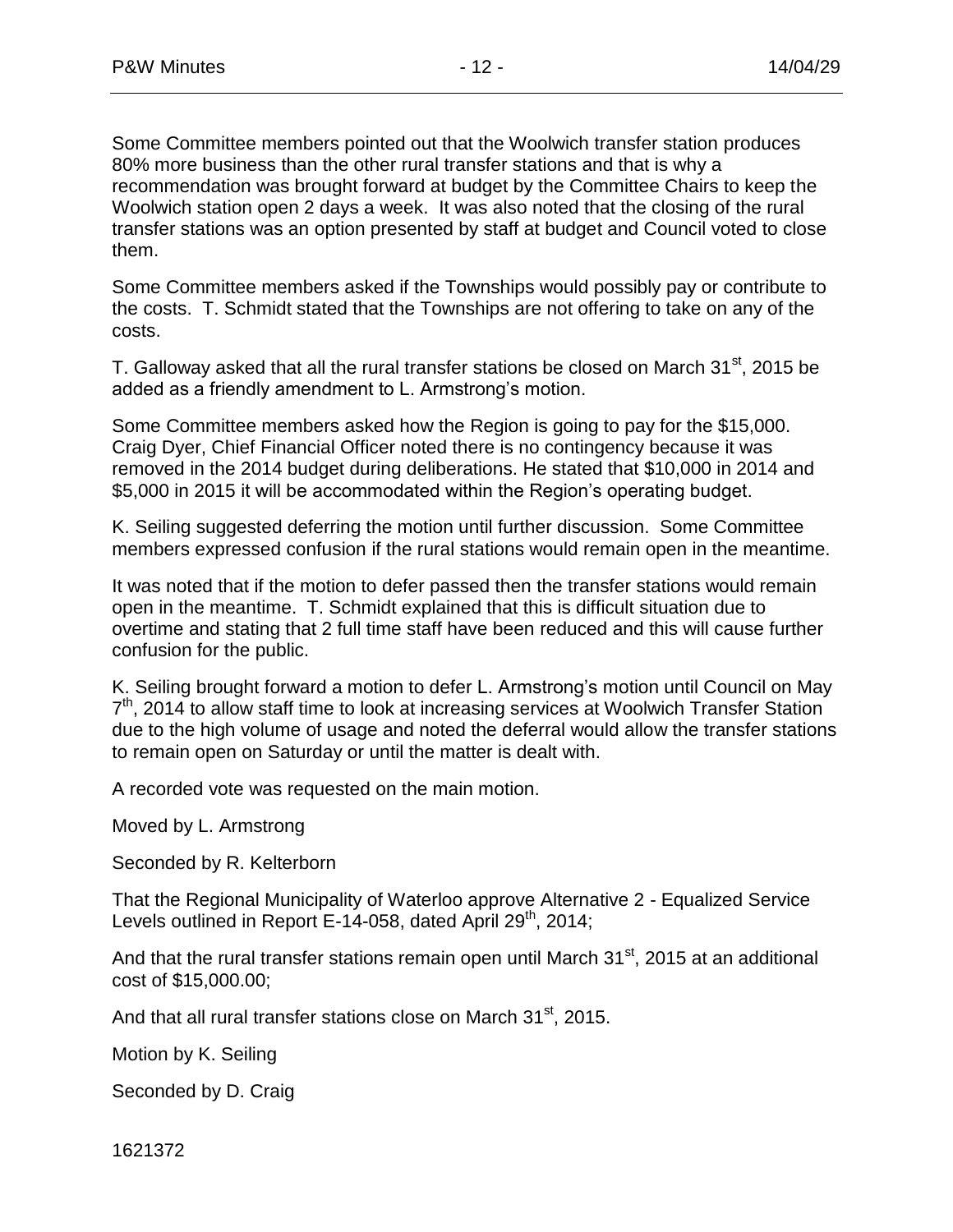That the Regional Municipality of Waterloo defer the Motion brought forward by L. Armstrong until Council on May  $7<sup>th</sup>$ , 2014.

Motion Lost

Original Motion Carried

Yeas: L. Armstrong, J. Brewer, D. Craig, R. Deutschmann, T. Galloway, J. Haalboom, R. Kelterborn, G. Lorentz, C. Millar, J. Mitchell

Nays: T. Cowan B. Halloran, K. Seiling, S. Strickland, J. Wideman, C. Zehr

# **Water Services**

o) E-14-053, Grand River Watershed Water Management Plan – Update on Endorsement Activities

Moved by J. Haalboom

Seconded by J. Mitchell

That The Regional Municipality of Waterloo take the following actions with respect to the "Grand River Watershed Water Management Plan," according to report E-14-053 dated April 29, 2014:

- a) Recognize the Executive Summary (Appendix A) sent to municipal clerks of the Grand River Watershed Water Management Plan as a document to be received as information,
- b) Endorse the Grand River Watershed Water Management Plan, in principle, as a plan of best practices, and
- c) Agree to continue to voluntarily collaborate and work together to solve water management issues in the Grand River watershed.

**Carried** 

p) E-14-054, Sewer Use By-law Review

Received for information.

# **Information/Correspondence**

a) Council Enquiries and Requests for Information Tracking List

Received for information.

# **Other Business**

a) Chair J. Wideman highlighted that the motion to decrease the speed limit as referenced in report E-14-007.1 Notre Dame Drive and Snyder's Road Reconstruction, Township of Wilmot was not approved at the February meeting and asked that the motion be approved.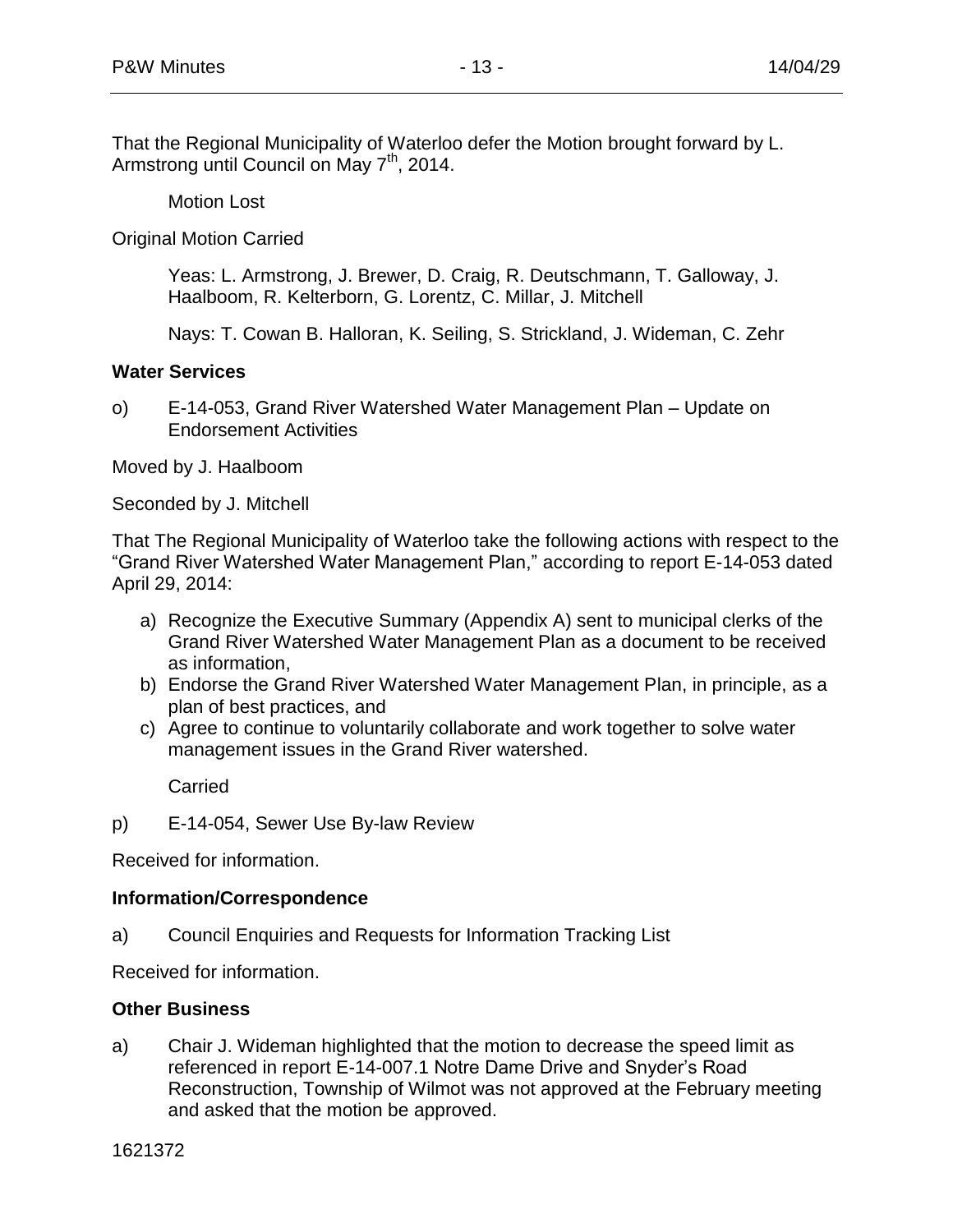# Motion by L. Armstrong

Seconded J. Brewer

That the Regional Municipality of Waterloo amend Traffic and Parking By-law 06-072, as amended, to:

- a) Remove from Schedule 18 Rates of Speed, 60 km/h Maximum Speed on Notre Dame Drive (Regional Road #12) from CNR Tracks to Highway 7/8;
- b) Remove from Schedule 18 Rates of Speed, 60 km/h Maximum Speed on Snyder's Road East (Regional Road #6) from 610 metres west of Notre Dame Drive (Regional Road #12) to 780 metres East of Notre Dame Drive;
- c) Remove from Schedule 18 Rates of Speed, 80 km/h Maximum Speed on Snyder's Road East (Regional Road #6) from 780 metres east of Notre Dame Drive (Regional Road #12) to 2760 metres east of Notre Dame Drive; and
- d) Add to Schedule 18 Rates of Speed, 80 km/h Maximum Speed on Snyder's Road East (Regional Road #6) from 420 metres east of Notre Dame Drive (Regional Road #12) to 2760 metres east of Notre Dame Drive.

Carried

- b) J. Brewer inquired about the busing in Cambridge with respect to Report P-14- 053, 2014 Transit Service Changes Update. She asked with the current situation in Cambridge with respect to residents of Westgate Court if there is another bus route that could accommodate those residents. J. Cicuttin stated staff looked at other opportunities to extend other routes but noted all of those had consequences in terms of scheduling and operating costs.
- c) C. Millar noted the poor condition of the Bow Bridge in Cambridge.

# **Next Meeting – May 27, 2014**

# **Adjourn**

Moved by T. Cowan

Seconded by B. Halloran

That the meeting adjourn at 11:25 a.m.

**Carried** 

# **Committee Chair**, J. Wideman

1621372 **Committee Clerk**, E. Flewwelling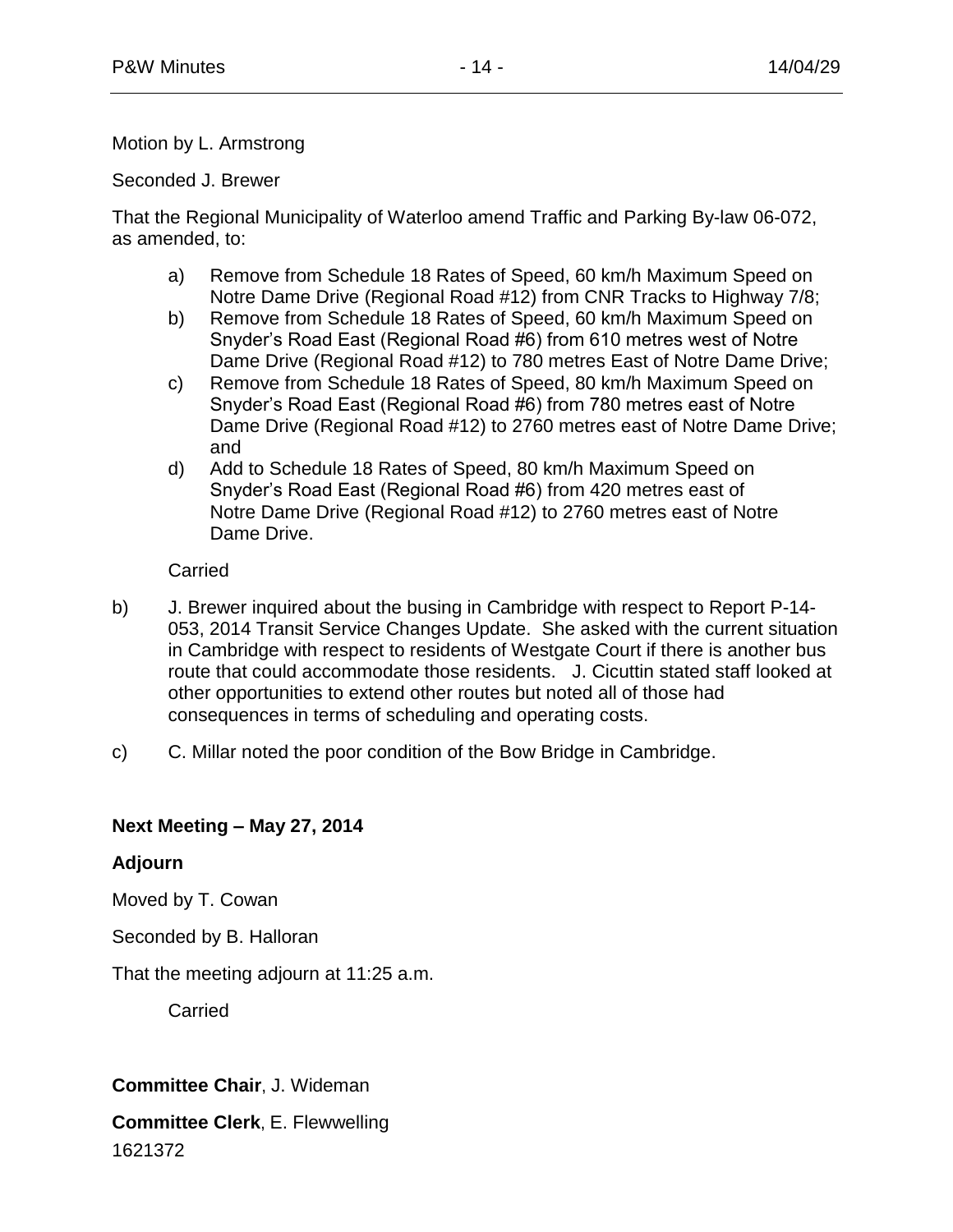



April 29, 2014

#### To: Jim Wideman and Members of the Planning and Works Committee

#### Re: **School Board Transit Service Changes**

We are writing today to express our concerns with changes being proposed by Grand River Transit (Report: E-14-045) that would result in significant cost increases for our respective school boards, and to request that Regional Council direct Grand River Transit to continue to offer a restricted student pass and that the increase in the rate be consistent with other rate increases being imposed. This would provide local school boards with the same discount options given to other educational institutions in the area.

In the fall of 2007, the Waterloo Region District School Board and the Waterloo Catholic District School Board partnered to establish Student Transportation Services of Waterloo Region, Inc. (STSWR). The mandate of STSWR is to improve service and safety for students, while continuing to find efficiencies which help reduce costs for the two school boards. The school boards receive a fixed amount of funding from the province for transporting students. Since 2007, Grand River Transit (GRT) has been an important partner in achieving these objectives, and this builds on the long standing relationship that has existed between the local school boards and GRT.

Beginning in January 2013, staff from STSWR and GRT met to discuss the opportunities and constraints facing both organizations, and to develop a long-term plan that would provide a win-win solution. Unfortunately, these discussions did not produce the intended results, and STSWR was presented with a forecast that included a rate increase of 7%. Further to that, GRT staff indicated that rates would continue to increase in the years to come to better align with larger centers, like Toronto.

As the boards were developing their 2013-14 budgets, each was facing a significant deficit in the upcoming fiscal year. This prompted the boards to direct STSWR to identify opportunities for significant savings that could be achieved in student transportation.

In the spring of 2013, STSWR informed GRT of potential volume reductions that would result from efficiency measures being considered by the boards.

STSWR contacted GRT and requested input on proposed changes to school bell times; the requested input was not received. In the fall of 2013, the boards approved changes to school bell times that will result in significant savings to the local school boards, partially through a shift from the use of GRT to yellow school buses.